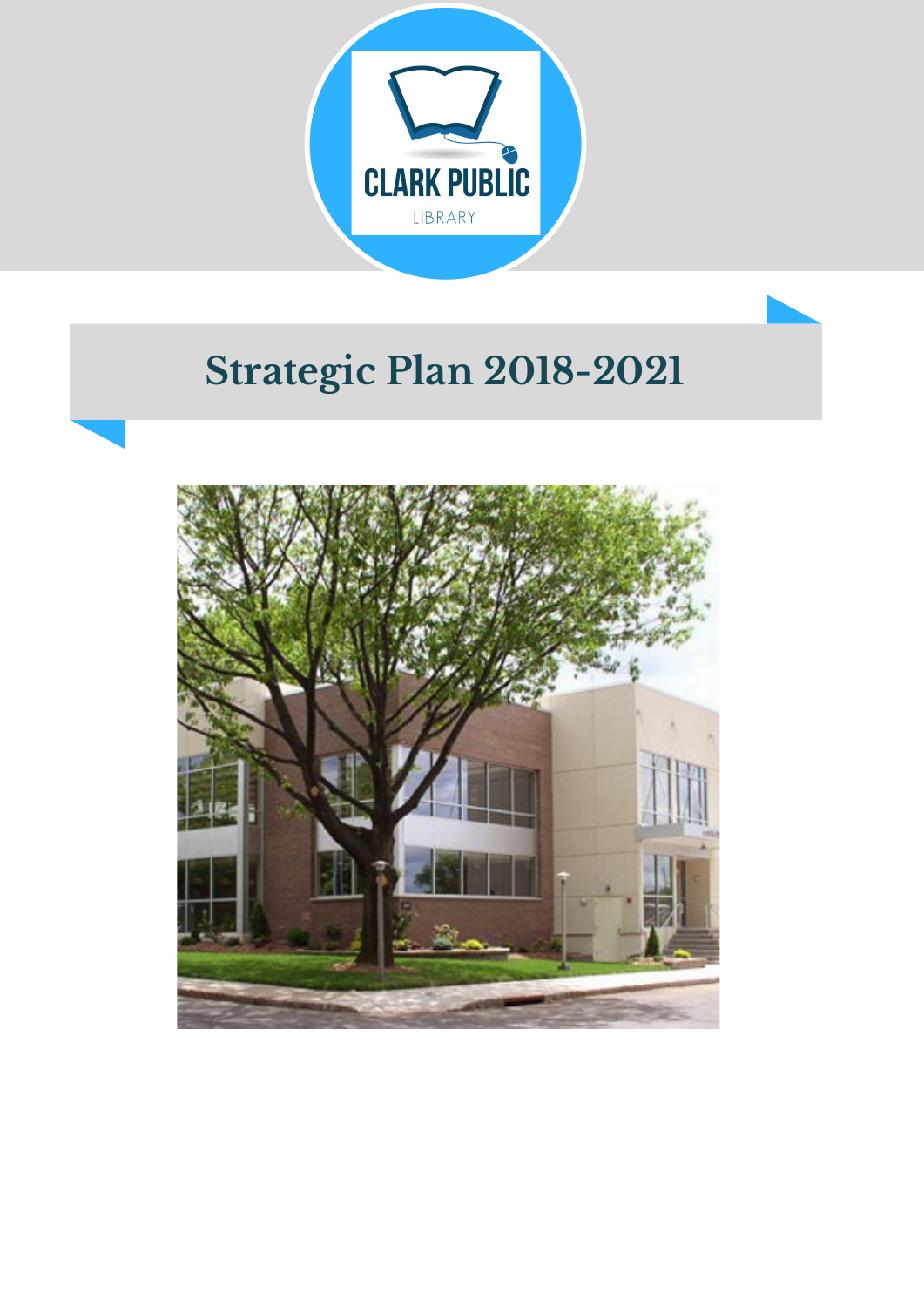

Strategic Plan 2018-2021



**The Clark Public Library's Mission is to be an innovation hub while celebrating our tradition of knowledge, embracing the future of mobility, and fostering strong ties to the community and beyond.**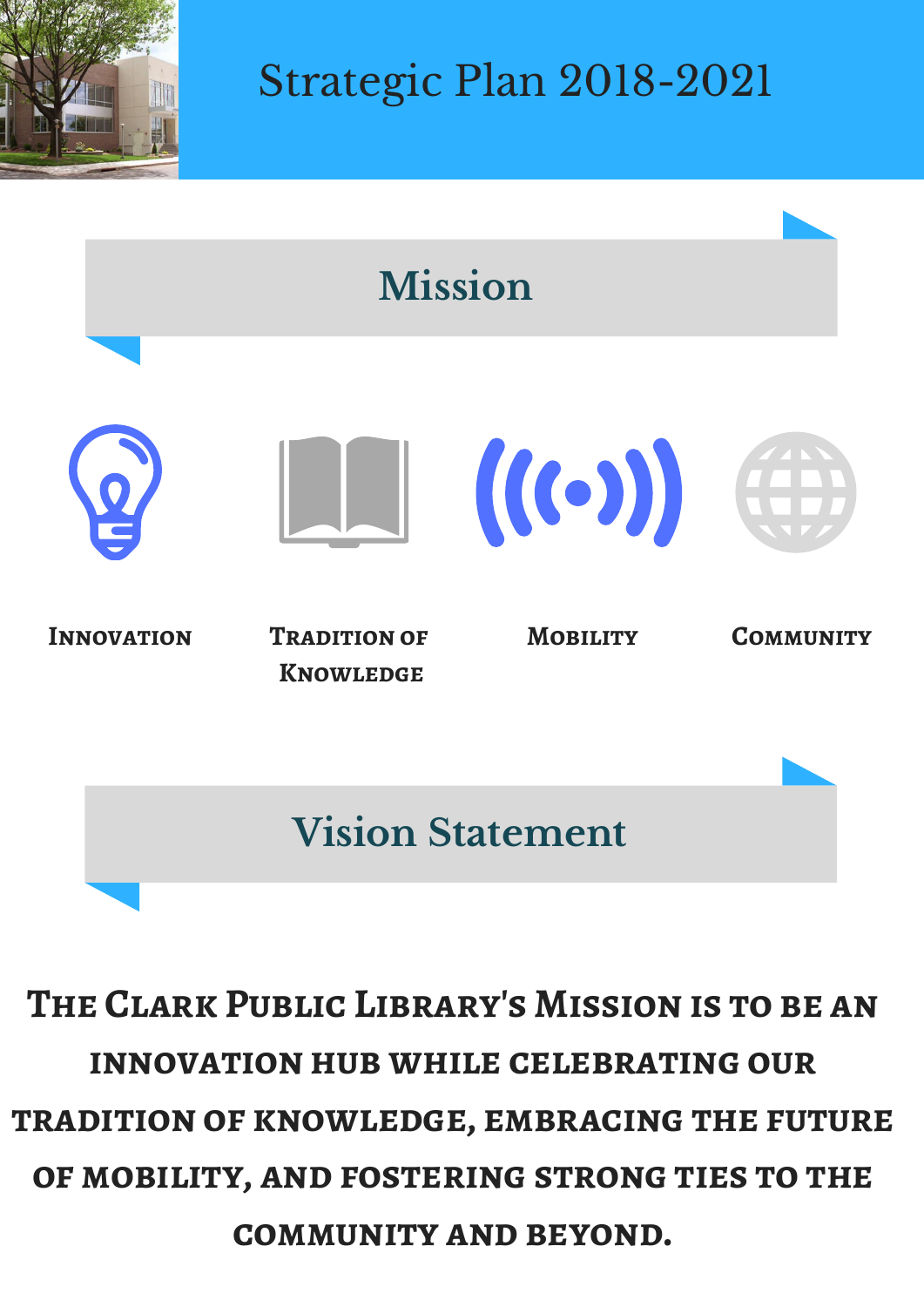

## Strategic Plan 2018-2021

**During the fiscal year 2017 The Board of Library Trustees, the Library Staff, and community members** worked to develop the strategic plan for the Clark Public Library. The purpose of this strategic plan is to **create the roadmap that will be used to guide our efforts for the next three years.**

#### **Goal One: Evaluate and reinforce user experience continuously.**

#### **OBJECTIVES**

The Library will:

Establish a system to assess user experience.

Provide training for staff to foster an understanding of trends, innovation, and best practices. Phase out services not being utilized by our customers and adding new services based on our community's needs.

#### **Goal Two: The library will be a bridge to connect our community to learning and emerging information technology.**

#### **OBJECTIVES**

The Library will:

Offer professional development and training.

Administer ongoing development of a digital footprint, including the website and social media.

Research new digital trends and listen to our communities technology needs.

Encourage a climate of creativity to enable the staff to adapt to ever-changing technologies.

#### **Goal Three: Utilize physical and virtual space.**

#### **OBJECTIVES**

The Library will:

Research current space in the library community and other learning environments both physical and digital. Make current space more user-friendly.

Update spaces within the library that are being underutilized by the staff and community.

Foster creativity, life-long learning, exploration, discovery and collaborative learning.

Continue to promote the library as a community center by offering innovative programs and materials.

#### **Goal Four: Create stronger community Ties**

#### **Objectives**

The Library will: Establish an online marketing plan. Encourage our librarians to become involved in various organizations. Determine unmet community needs. Address unprovided needs for the community. Continue to build strong partnerships with outside organizations.

#### **Goal five: Library Departments Three Year Goals.**

#### **Objectives**

The Library will: Build partnerships with the families and schools of the community to foster their children's educational, social, and cultural success.